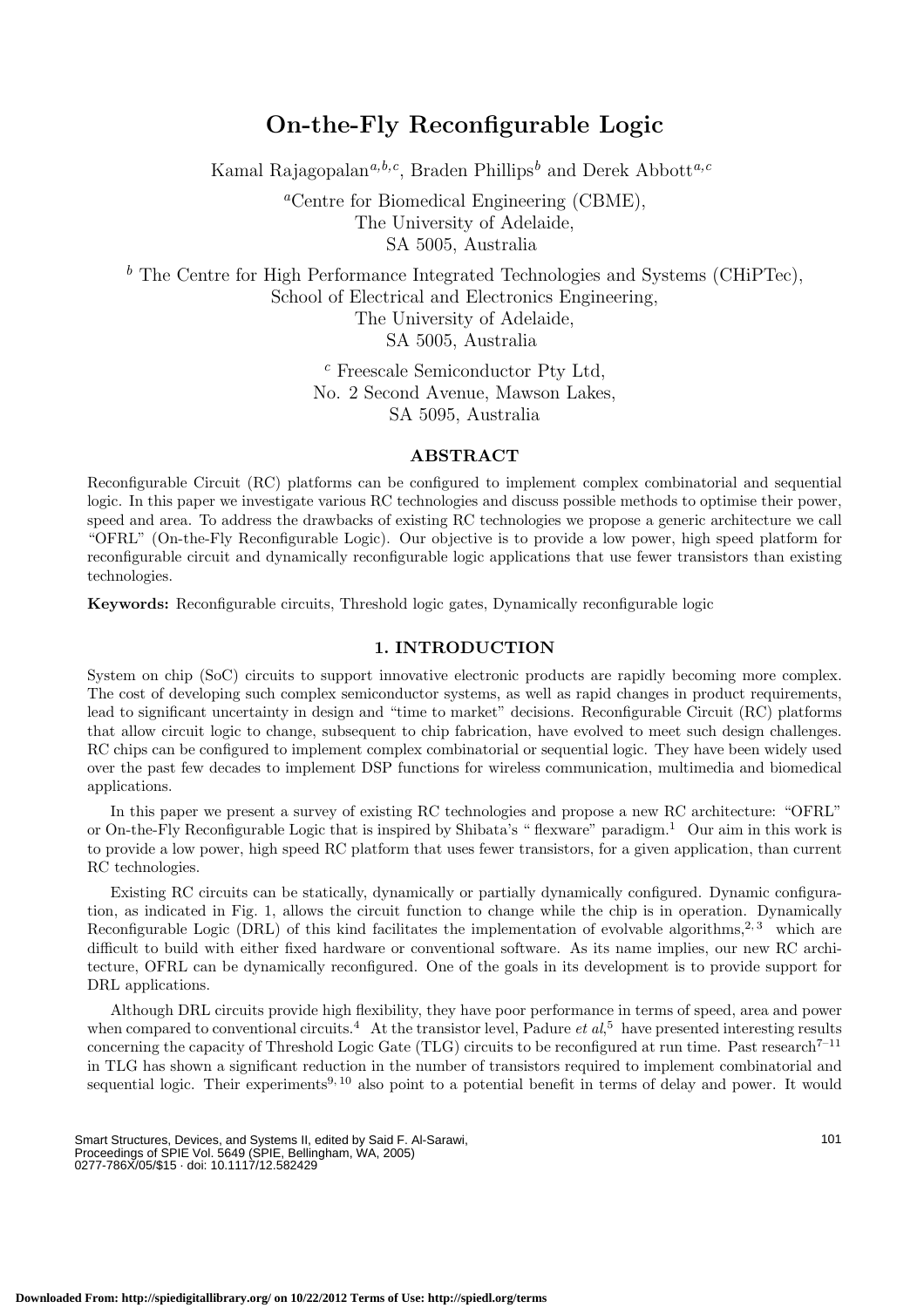

Figure 1. Reconfigurable and dynamically reconfigurable logic.

appear therefore, that TLG circuits have the characteristics we require for a new RC technology: they are dynamically reconfigurable, have low power consumption and low delay and can implement complex functions with few transistors. However there are challenges in TLG circuit design, including a lack of a CAD framework to implement large scale circuits and a lack of optimisation techniques to meet timing, power and area constraints.

In Section 2 we survey existing RC technologies and compare their performance in terms of power and area. Section 3 provides a brief survey of reconfigurable circuits implemented using TLG gates. Finally in Section 4 we propose our new RC architecture, OFRL, which makes use of TLGs.

# **2. RECONFIGURABLE CIRCUIT ARCHITECTURES**

In this section we survey current commercial RC architectures.

# **2.1. LUT Based Reconfigurable Logic**

As shown in Fig. 2.1, Look-Up-Table (LUT) based reconfigurable cells consist of a small RAM, usually of 8 or 16 bit capacity, that implements an combinatorial logic function of 3 or 4 inputs respectively. The main drawbacks of LUT based cells are power consumption and configuration time, which are very high as LUT size grows.<sup>13</sup> Steve Wilton et al,<sup>14, 15</sup> have performed extensive research aimed at minimising the power consumption of LUT based cells.

There is a trade-off between the power and delay of LUT based designs with power becoming a problem as the size the LUTs increase and speed becoming a problem when there are many small LUTs. It has been shown<sup>13</sup> that a mixture of 3-input and 4-input LUTs provides a reasonable balance between speed and power. However, LUT based designs still lag behind custom microprocessor and DSP designs in terms of area utilisation, delay and power.

There are also problems with current CAD tools for LUT based designs. These tools require a specific RTL programming style be followed to achieve best results. They also tend to waste entire LUTs when implementing small logic functions. LUTs are also wasted for latches rather than implementing complex combinatorial functions.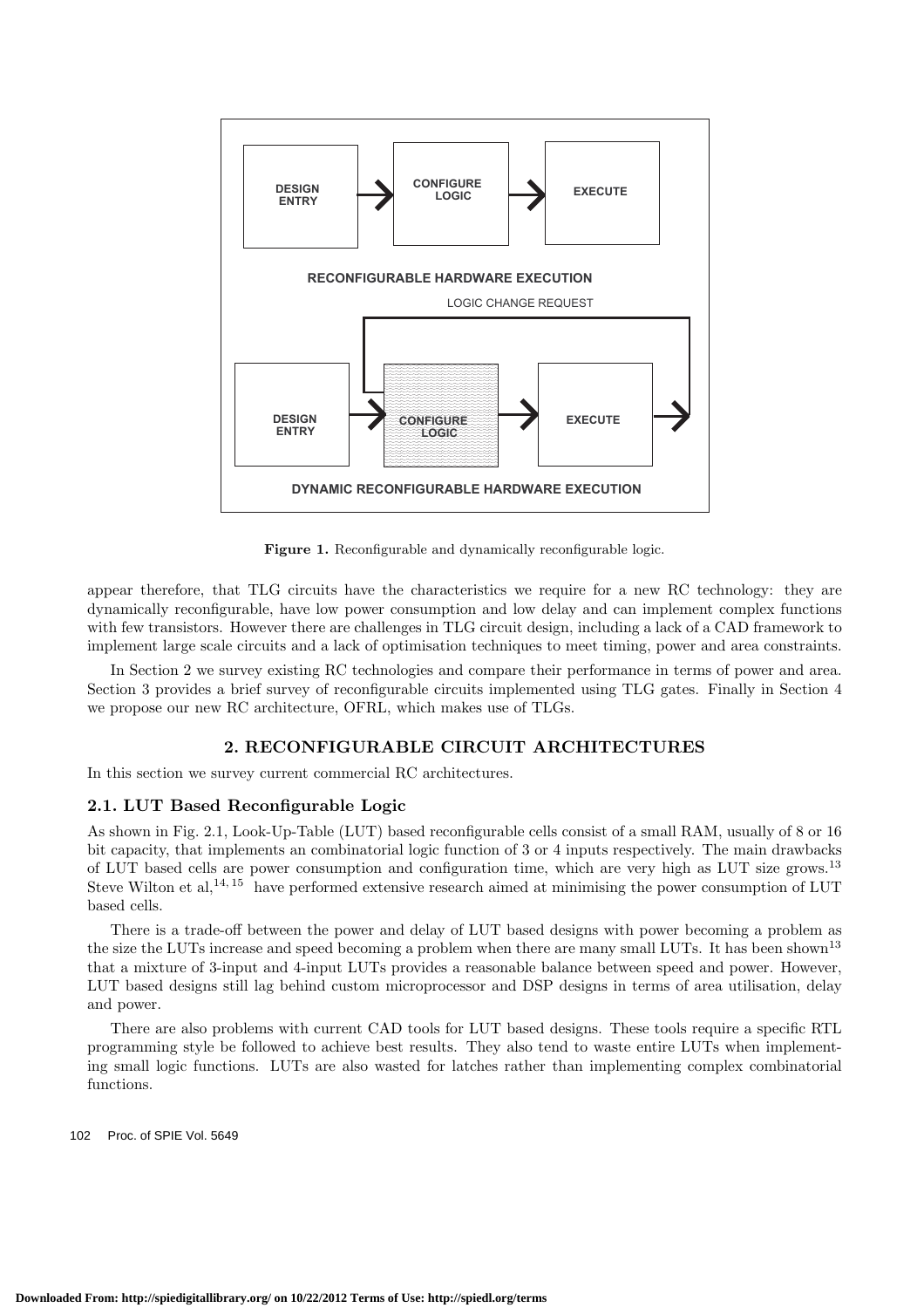

Figure 2. A LUT based reconfigurable cell.

Finally, although some LUT based platforms do support DRL, they are very expensive in terms of power during dynamic reconfiguration.

# **2.2. MUX Based Reconfigurable Logic**

MUX based reconfigurable logic uses cells consisting of 2-to-1 multiplexers and OR gates. The Actel<sup>16</sup> Field Programmable Gate Array (FPGA) family is a good example of a MUX based logic cell architecture. As shown in Fig. 2.2, an Actel FPGA logic cell consists of three 2-to-1 multiplexers and an OR gate. Each of these MUX-RC cells can implement any combinational function of two inputs, any function of three inputs with at least one positive input, and also many functions of four inputs. Mapped designs in MUX based architectures is easy to decode information of the designs but this is not possible in LUT based and PLD based RC due to nature of their architecture. Due to this drawback MUX based is not popular as LUT based RC though they can achieve better performance than PLD based designs in larger designs.

#### **2.3. PLD Based Reconfigurable Logic**

A PLD (Programmable Logic Device)<sup>17</sup> is a device which consists of an array of AND and OR gates, which are programmed through small memories. They are available in different families as Antifuse, EPROM and EEPROM based PLD devices. Altera PLDs are mostly considered to be EPROM Based PLDs, which is the one we used in our evaluation. In general, PLD architectures are suitable for smaller designs but in larger designs they have performance issues.

#### **2.4. Evaluation of Reconfigurable Circuit Architectures**

To compare the timing and power of RC architectures, synthesis and simulation of the various logic cell structures was carried out. Table 2.4 shows the results for LUT, MUX and PLD logic cells, synthesised in a 0.25  $\mu$ m CMOS technology.

FPGA synthesis was then used to map simple arithmetic circuits to the different RC architectures. Simulation was used to measure circuit delays. The results are shown in Table 2.4. Note that the circuits were synthesised with the same timing constraints.

From the results for the 4-bit adder circuit (add4) one can see that the LUT based approach has lowest delay. The whole circuit is mapped in a single logic cell and hence suffers little from routing delays. The other

Proc. of SPIE Vol. 5649 103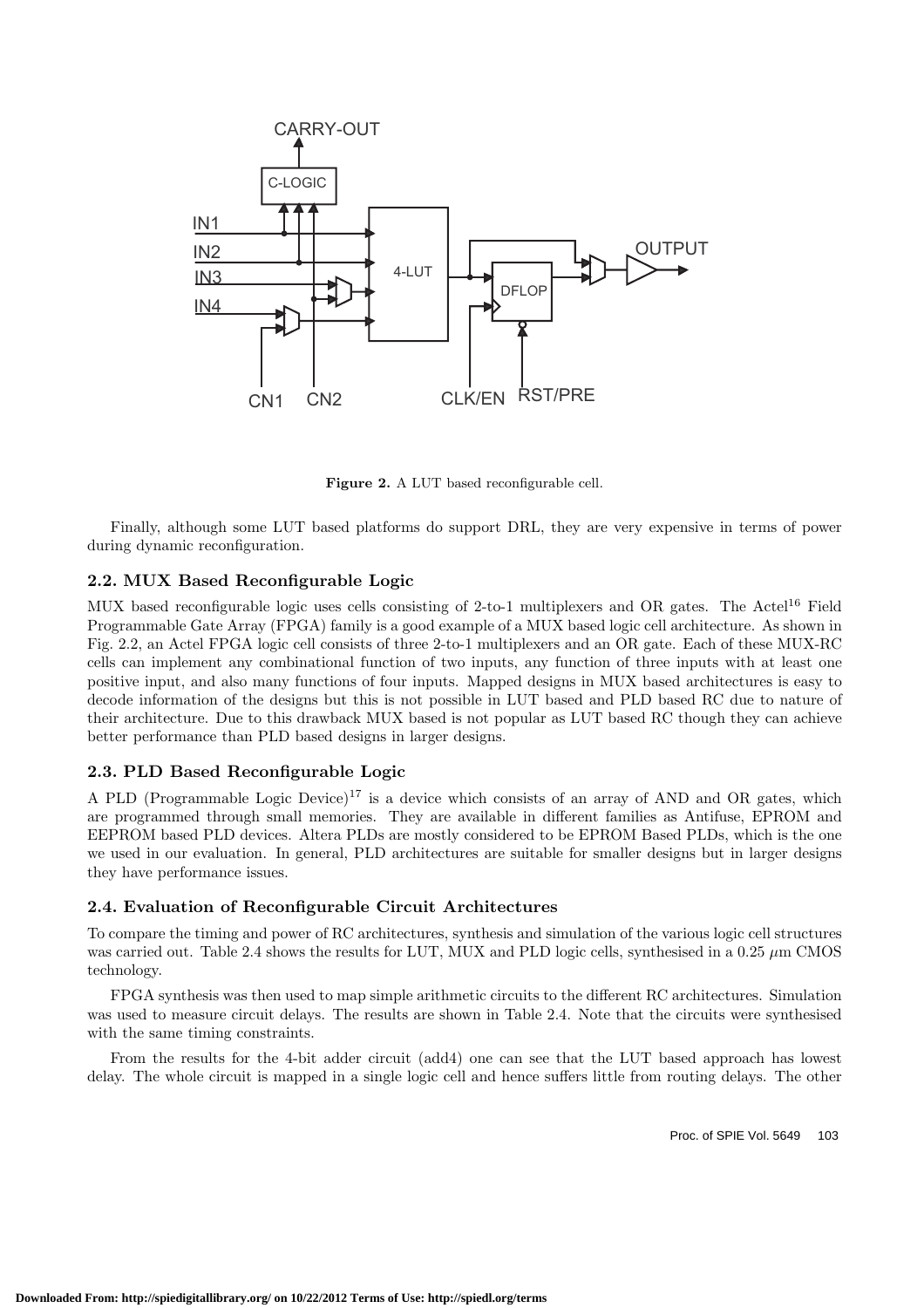

Figure 3. A MUX based reconfigurable cell.

| RC element | Switching Power | Cell Power | Dynamic Power | Leakage Power | Delay |
|------------|-----------------|------------|---------------|---------------|-------|
|            | иW              | uW         | uW            | nW            | ns    |
| 4-LUT-RC   | 7.3104          | 4.6925     | 12.0029       |               | 4.36  |
| 4-MUX-RC   | 17.3222         | 24.9653    | 42.2875       |               | 9.16  |
| 4-PLD-RC   | 3.2018          | 2.6698     | 8.8716        |               | 3.13  |

**Table 1.** Power consumption and critical path delay results of programmable logic cells (synthesised in 0.25 *<sup>µ</sup>*m TSMC technology @ 50 MHz).

architectures suffer significant routing delays. This is because they have fine grained logic architectures with smaller logic cells than the LUT based approach.

In recent times, SRAM-based LUT FPGAs have been more popular than other architectures due to their fast reprogram time and better performance. The main drawback of the LUT based architecture is that there is no pre-determined correlation factor between LUT-based FPGA CAD tools and hardware devices allowing the prediction of real-time performance. Also as mentioned in Section 2.1, LUTs are wasted for implementing small logic functions.

| Circuits           | $LUT-RC$ | MUX-RC | PLD-RC |
|--------------------|----------|--------|--------|
|                    | ns       | ns     | ns     |
| add4               | 9.0      | 38.7   | 19.8   |
| add1               | 11.7     | 26.7   | 5.0    |
| count              | 6.9      | 13.6   | 4.0    |
| mult <sub>8</sub>  | 35.9     | 127.3  | 19.0   |
| latch <sub>3</sub> | 9.8      | 13.6   | 2.0    |
| cregen             | 9.0      | 6.9    | 2.0    |

**Table 2.** Delay analysis of circuits mapped in LUT, MUX and PLD. (Results are based on FPGA compiler synthesis)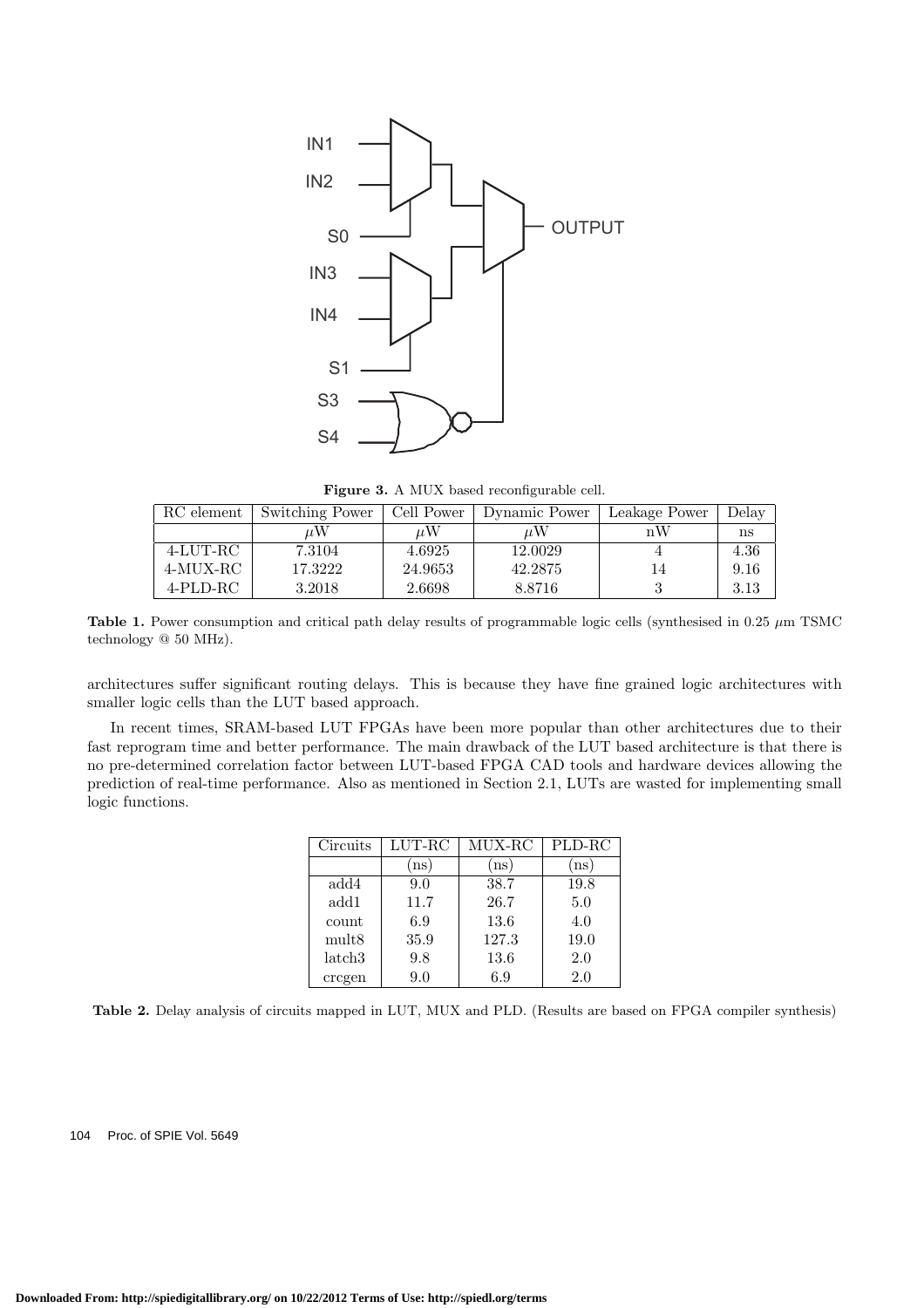# **3. THRESHOLD LOGIC GATE BASED RECONFIGURABLE CIRCUITS**

Threshold logic gates are a generalised form of conventional logic gates. They work like a neuron in a neural network, computing a weighted sum of inputs and triggering on a threshold value.<sup>5,6</sup> We propose to use TLGs to develop efficient low power reconfigurable circuits. To minimise power consumption during dynamic reconfiguration, and to manage leakage power, a mixture of MTCMOS (Multi-Threshold CMOS)<sup>18, 19</sup> and VTCMOS (Variable Threshold  $CMOS$ )<sup>20</sup> cells could be used.

# **3.1. Previous Work**

Aunet *et al*,<sup>21</sup> explored universal linear threshold elements to implement a real-time circuit reconfiguration. Their work demonstrated reconfiguration through UV programming techniques. For this technology, reduction in the interconnections between the threshold elements is an important step for power reduction as the rate of switching between interconnect switches is less during dynamic operation. Lack of interconnect architecture shows that the power increases if there is no suitable interconnect matrix between the reconfigurable elements.

Aoyama *et al*, <sup>22</sup> introduced a new reconfigurable element composed of threshold gates, which are implemented in a 2-level feed-forward neuron MOS circuit. This has been demonstrated by using a 3 input variable  $\nu$ MOS circuit with four control signals. This can realise any symmetric logic (AND, XNOR, NOR, XOR) or multiplexer functions. They use functional simulation to demonstrate reconfigurable behaviour of their implementation; however other circuit effects need to be explored in-order to fabricate this logic.

Sugahara *et al*<sup>23</sup> proposed a SPIN-MOSFET based reconfigurable logic gate in which logic functions can be realised using a SPIN-MOSFET as a driver or an active load of CMOS using a neuron MOS input stage. The logic functionality of the gate can be changed by adjusting the magnetisation configuration for the source and drain of the MOSFET. The features of this logic would be less beneficial for the scope of DRL architecture designs.

Ferrera *et al*,<sup>24</sup> designed a HHE (Hybrid Hall Effect) based threshold element to address its special features compared to SRAM based programming and EEPROM based programming elements. They also address the low power characteristics of HHE device. Their work shows that the HHE based architecture draws more power than SRAM LUT and EEPROM PLD architectures but it has better configuration time.

Thoma *et al*, <sup>25</sup> developed a reconfigurable chip called POEtic, which includes a circuit to implement a dynamic routing algorithm to speed the execution time of evolvable algorithms. The POEtic chip has been developed to ease the development of bio-inspired applications. One of the features of the POEtic chip is that it can achieve dynamic routing and the custom microprocessors, which can access the configuration bits to speed up the evolvable algorithms, which is not yet possible by Virtex II Pro<sup>13</sup> and any other commercially available chips. Result of their work shows that their chip has been developed for specific reconfigurable application and not for general reconfigurable applications. The highlights of their work in this chip is the novel routing architecture design, which is considered to be a suitable candidate for dynamic reconfigurable circuits.

From the review of previous work in threshold logic gates shows that the TLG has a great potential in the implementation of reconfigurable architectures to achieve high performance designs.

# **4. OFRL ARCHITECTURE: A CONCEPTUAL VIEW**

Based on the results of previous and existing RC architecture, we propose a generic programmable gate array architecture to suit current digital designs. This contains an array of Programmable Black Box Cells (PBCs) connected through a low power interconnect switch with an intelligent shift register/cache system at the corners of the architecture. This acts like a boundary scan and sets the PBC control registers for maximum utilisation of PBC resources.

A hexagon interconnect structure is used as on-chip interconnect to provide fast communication between the PBCs. This provides a large degree of flexibility to dynamically route control signals in order to minimise the interconnect delay between the PBCs.

We also proposed a suitable routing architecture to suit our OFRL logic architecture.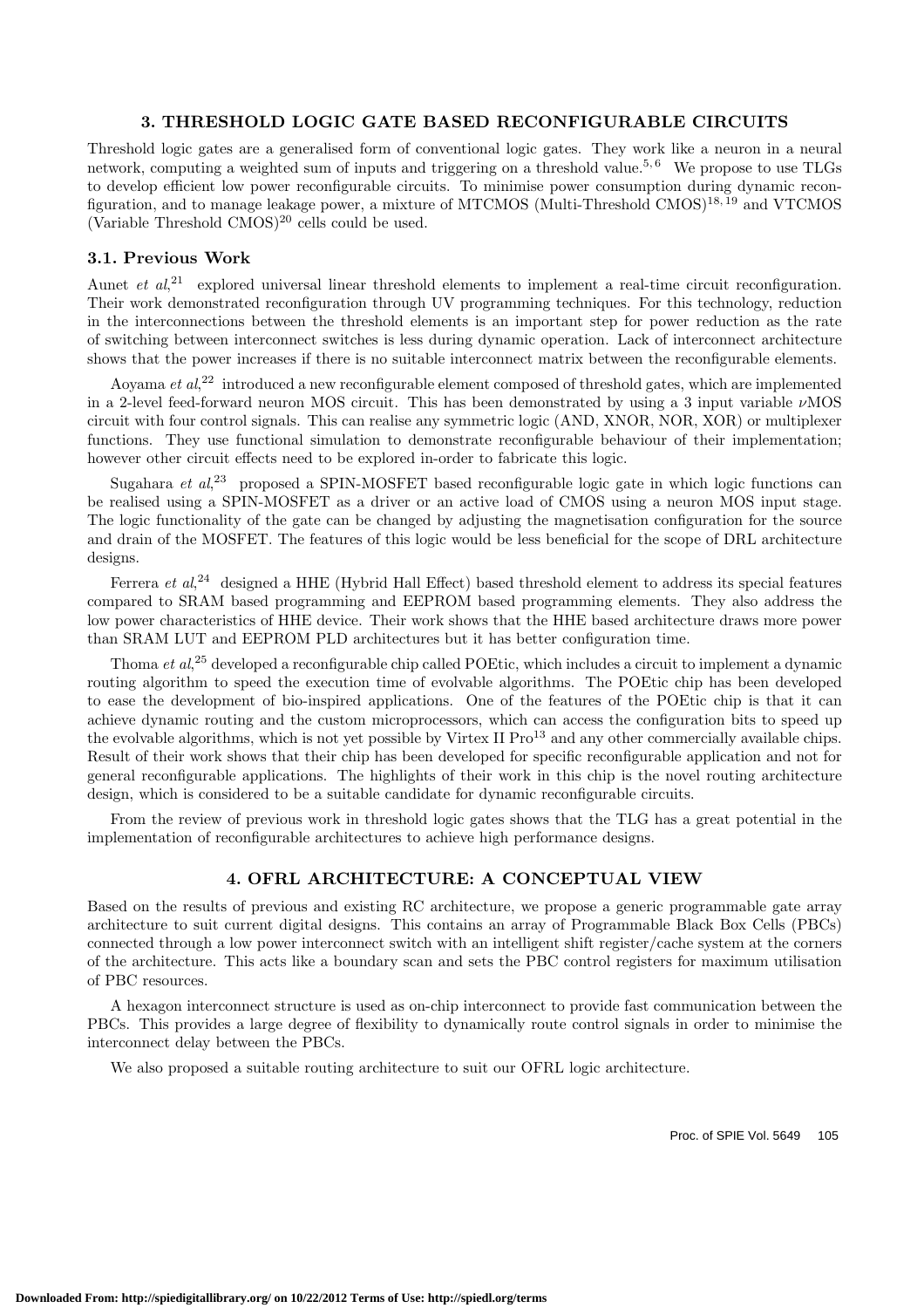

**Figure 4.** Conceptual diagram of the proposed OFRL architecture.

# **4.1. Programmable Black Box Cell (PBC)**

Our proposed OFRL architecture contains four types of PBC. The PBC array consists of low power PBCs, high speed PBCs, low power leakage PBCs and high carry performance PBCs. Each PBC has a specially characterised array of Generic Function Gates (GFG). Each GFG has the ability to be dynamically configured as a NAND, NOR, OR, AND or XOR logic gate. Neuron-MOS1, 28 may provide the functional behaviour of the GFGs and specially designed threshold gates<sup>1, 26</sup> may provide the reconfigurability.

# **4.2. Dynamic Interconnect Switch Core (DISC)**

For the OFRL interconnect we propose a special switch called the "DISC" (Dynamic Interconnect Switch Core). This contains an array of programmable and dedicated interconnects to suit various high speed designs mapped to the device.

Fig. 4.2 shows that the DISC contains 3 types of interconnect. Dedicated interconnects are used between PBCs of the same type and are used for timing or retiming large designs. Programmable switch interconnects used to connect between diagonally located PBCs of different types. Routing mesh interconnects are fast interconnects designed to minimise the delay between PBCs during dynamic reconfiguration operation.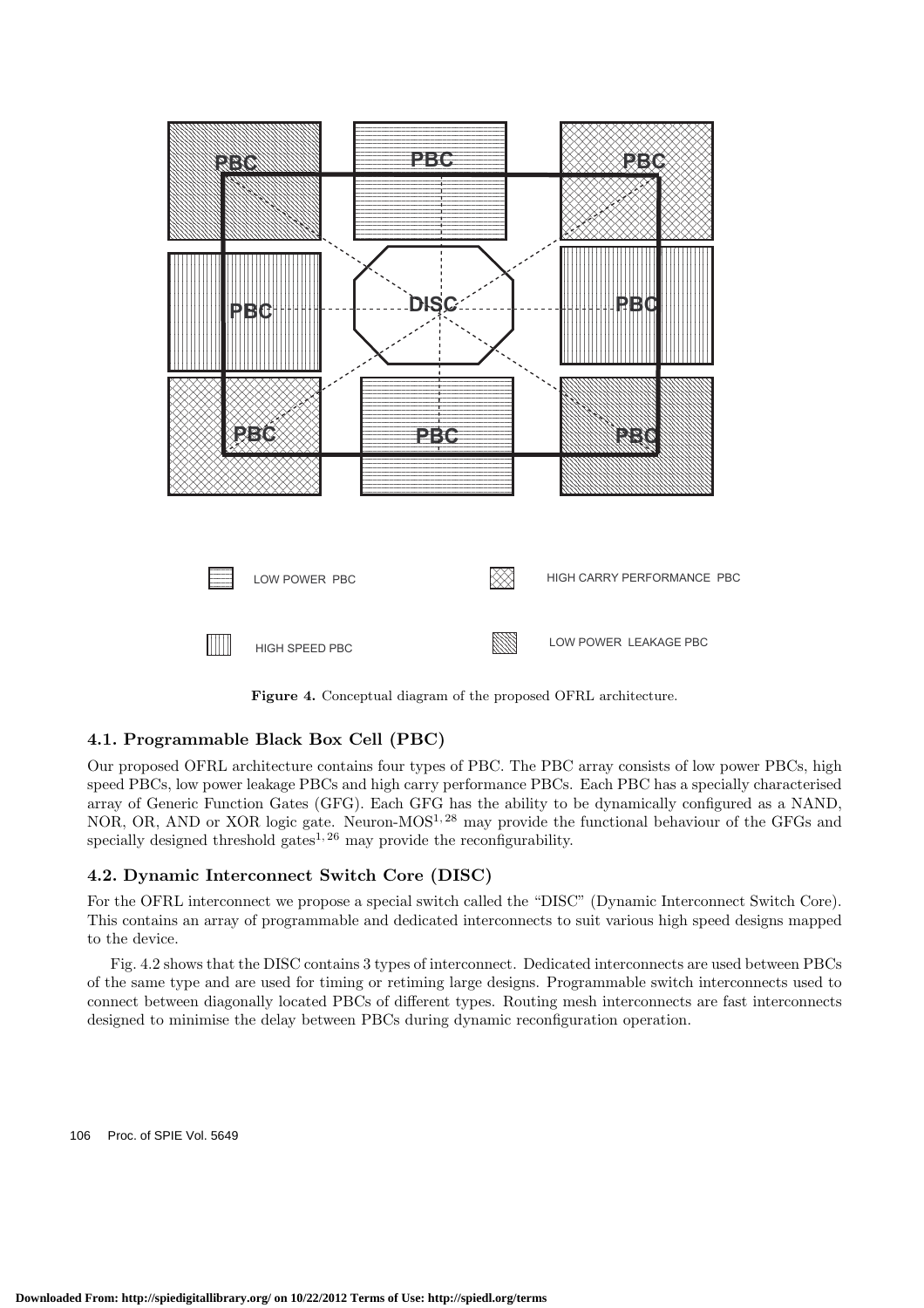

ROUTING MESH NETWORK PROGRAMMABLE INTERCONNECT

**Figure 5.** DISC: the proposed OFRL interconnect mesh architecture.

#### **5. CONCLUSION**

In the last few decades, increases in design complexity have increased the design implementation uncertainty of various applications, including some in genetics and space applications. This is expected to become a critical issue in the next decade. To meet the demand in evolvable hardware applications, reconfigurable devices have been developed to prototype designs. By reducing the design effort these make it possible to evaluate systems at a reasonable cost.

In this paper, we have proposed a new model to address drawbacks in current programmable devices. Our evaluation of existing reconfigurable cells shows that LUT and PLD based RC structures are superior to MUX based architectures in terms of speed and power consumption. Circuit analysis shows that the PLD approach is suitable for small designs and LUT based architectures are suitable for larger designs.

To overcome the software and hardware unfriendly environment of the FPGA world, we have proposed a model to achieve a maximum level of dynamic reconfiguration capability and maintain a closer correlation between software design mapper tools and hardware realisation for initial design entry. Once our device is integrated in the application environment, we aim to increase the self reprogrammable capability through hardware interrupts.

The features of our DRL devices will be highly utilised for applications such as bio-inspired devices, self repairing/testing space applications and evolvable hardware developments. They will provide low cost in terms of power, timing and area. Future work in this area will include a detailed simulation and virtual chip prototype of the proposed OFRL architecture. We also plan to develop a virtual run-time application environment to prove the DRL capability of our hardware model.

Proc. of SPIE Vol. 5649 107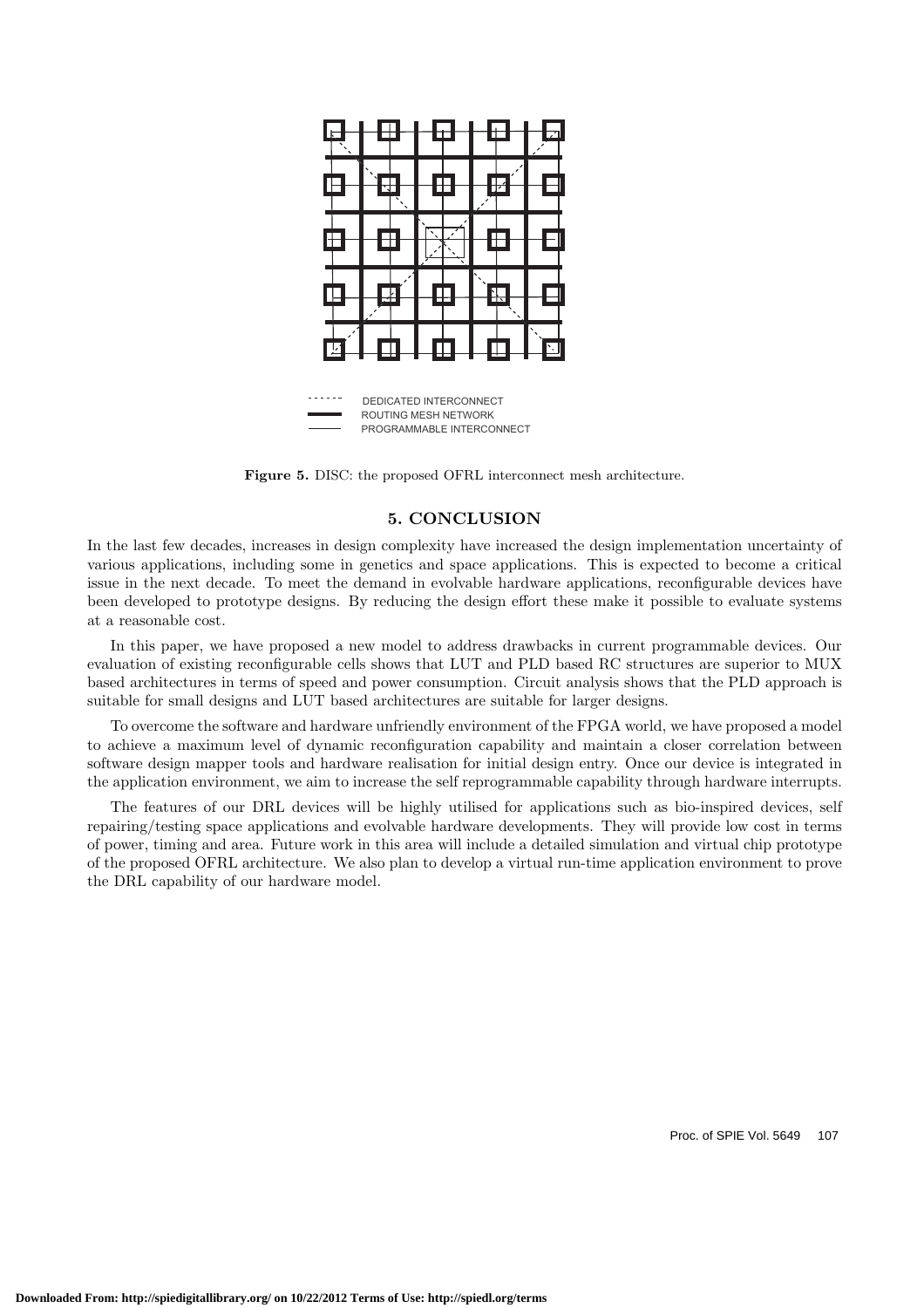#### **REFERENCES**

- 1. T. Shibata, K. Kotani, and T. Ohmi, "Real-time reconfigurable logic circuits using neuron MOS transistors," Digest of Technical papers, *1993 IEEE International Solid-State Circuits conference (ISSCC)*, San Francisco, FA 15. 3, pp. 238-239 (1993)
- 2. A. Stoica, R. Zebulum, D. Keymeulen, R. Tawel, T. Daud, and A. Thakoor, "Reconfigurable VLSI Architectures for Evolvable Hardware: from Experimental Field Programmable Transistor Arrays to Evolution-Oriented Chips," *In IEEE Transactions on VLSI Systems,* Special Issue on Reconfigurable and Adaptive VLSI Systems, 9(1):227-232.
- 3. A. Stoica, R. S. Zebulum, X. Guo, D. Keymeulen, M. I. Ferguson and V. Duong, "A first demonstration in silicon of evolution-designed circuits," *2003 NASA/DOD Conference on Evolvable Hardware*, Chicago IL July 10-12, 2003
- 4. J. Noguera., R. M. Badia, "Power-Performance Trade-offs for Reconfigurable Computing," *ISS'04*,Stockholm,Sweden, pp. 116-121
- 5. M. D. Padure, S. D. Cotofana, S. Vassiliadis, C. Dan, M. Bodea, "A low-power threshold logic family," *9th IEEE International Conference on Electronics, Circuits and Systems*, pp. 657-660, Croatia, September 2002
- 6. M. D. Padure, S. D. Cotofana, S. Vassiliadis, "CMOS Implementation of Generalized Threshold Functions," *Proceedings of the International Work-conference on Artificial and Natural Neural Networks (IWANN2003)*, Vol. 2687, pp. 65-72, Menorca, Spain, June 2003
- 7. V. Beiu, M. J. Avedillo, J. M. Quintana, "Review of Capacitive Threshold Gate Implementations," *ICANN (2003)*, Istanbul, Turkey, June 26-29,pp. 734-744.
- 8. V. Beiu, "Constructive Threshold Logic Additions: A Synopsis of the Last Decade," *ICANN (2003)*, Istanbul, Turkey, June 26-29, pp. 745-752.
- 9. P. Celinski, J. F. Lopez, S. Al-Sarawi and D. Abbott,"Low power, high speed, charge recycling CMOS threshold logic gate," *Electronics Letters*, Vol. 37, No. 17, pp. 1067-1068, 2001.
- 10. P. Celinski, S. Al-Sarawi and D. Abbott,"Delay analysis of neuron-MOS and capacitive thresholdlogic," *Proc. 7th IEEE Int. Conf. on Electronics, Circuits and Systems*, Jouneih, Lebanon, Dec. 2000, pp.932-935.
- 11. S. Bobba, I. N. Hajj, "Current-Mode Threshold Logic Gates," *ICCD2000*, Texas, Austin, pp. 235-240.
- 12. S. Nikolaidis, H. Pournara, A. Chatzigeorgiou, "Output Waveform Evaluation of Basic Pass Transistor Structure," *PATMOS(2002)*, Seville, Spain, pp 229-238
- 13. Xilinx Corporation Inc, "Programmable logic Data Book," 2003
- 14. K. K. W. Poon, S. J. E. Wilton, A. Yan, "A Detailed Power Model for Field-Programmable Gate Arrays," *to appear in ACM Transactions on Design Automation of Electronic Systems (TODAES)*
- 15. S. J. E. Wilton, S. S. Ang, W. Luk, "The Impact of Pipelining on Energy per Operation in Field-Programmable Gate Arrays," *in International Conference on Field-Programmable Logic and its Applications*, Antwerp, Belgium, August 2004. Included in Lecture Notes in Computer Science 3203, Springer-Verlag, pp. 719-728
- 16. Actel Corporation Inc, "Programmable logic device Data Book," 2003
- 17. Altera Corporation Inc, "Programmable logic device family Data Book," 2003
- 18. J. Kao, A. Chandrakasan, and D. Antoniadis, "Transistor Sizing Issues and Tool for Multi-Threshold CMOS Technology," *DAC'97*, Anaheim, California, USA, pp. 409-414.
- 19. J. T. Kao, and A. P. Chandrakasan, "Dual-Threshold Voltage Techniques for Low-Power Digital Circuits," *IEEE Journal Solid-State Circuits*, vol. 35-7, July 2000, 1009-1018.
- 20. T. Hiramoto, M. Takamiya, H. Koura, T. Inukai, H. Gomyo, H. Kawaguchi, and T. Sakurai, "Optimum Device Parameters and Scalability of Variable Threshold CMOS (VTMOS)," *International Conference on Solid State Devices and Materials*, pp. 372-373, Aug. 2000.